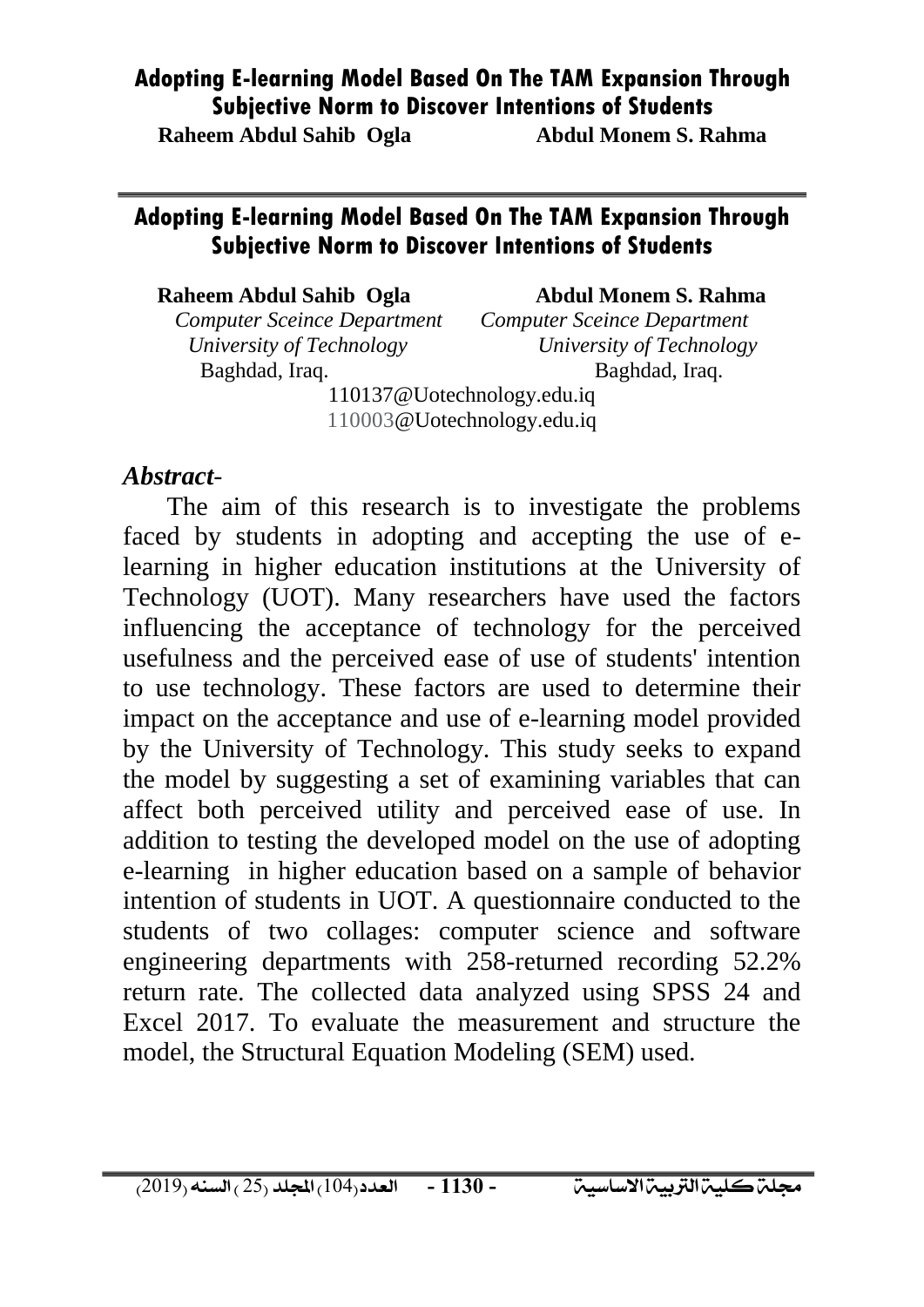**Raheem Abdul Sahib Ogla Abdul Monem S. Rahma**

The finding showed that the value of the social norm( $\alpha$ =0.83, p<0.05) highly predicted perceived usefulness( $\alpha$ =0.73, p<0.05) also highly predicts perceived ease of use, but, behavior intention(BI) was highly effective by the value of the social norm(SN), perceived usefulness, perceived of easy to use. The behavior intention highly predicts by BI  $(\alpha=0.17, p<0.05)$ . It was found that the percentage of variance for students in the intention to use e-learning was 38%.

**Keywords-** Behavioral Intention, e-learning, Innovation Diffusion Theory, Motivational Model (MM), Perceived Usefulness, Perceived Ease of Use, Structural Equation Modeling, Technology Acceptance Model, Theory of Reasoned Action, Theory of Planned Behavior.

#### **1.Introduction**

Most specialized in educational institutions tend to prefer elearning to acquire the skill of teaching and education in order to perform their goals of the educational process they imposed by [1]. In the view of [2], the use of e-learning systems may contribute to facilitating and encouraging innovations and increase skills of teaching, learning, and practices in the education environment. aside from, From the point of Laudon's opinion [1], it is not necessary to obtain higher returns unless some of the required free assets are supported, and this does not guarantee the significant investment in e-learning. It is, therefore, necessary to study the factors that affect the acceptance of e-learning applications by students of higher education Institutions. The study and examines students' behavior toward e-learning adoptions by analyzing behavioral intentions and use of behavior. Researchers sought to study and apply a large number of theoretical models of search to manage

جملةكلية الرتبية االساسية العدد)401( اجمللد )52 ( السنه )5042( **- 3313 -**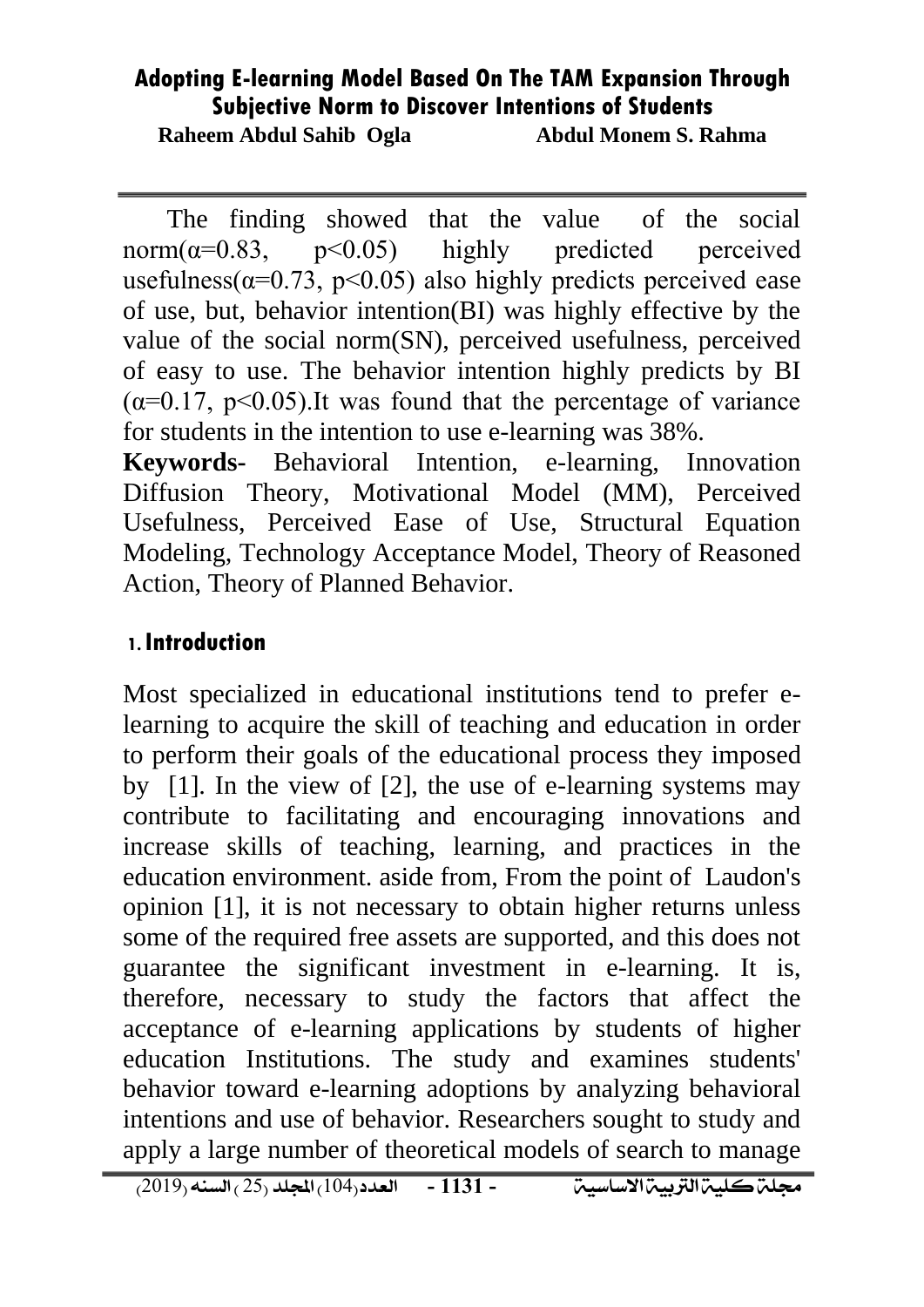**Raheem Abdul Sahib Ogla Abdul Monem S. Rahma**

user behavior. So, there are factors that influence the behavioral intentions in using the acceptance of technology in a correct manner. For example, the models applied have included the Theory of Reasoned Action (TRA) [3], Theory of Planned Behavior (TPB) [4], Motivational Model (MM), Innovation Diffusion Theory (IDT), Acceptance Model of Technology TAM[5], and others. a mixing of TAM-TPB of the models cited as a theoretical model in many cases. While other factors have been used in other models have been expanded. The main thrust of this investigation is that e-learning systems are not significantly used by computer science and software engineering students to teach, learn and research by students and lecturers to develop the learning process, citing [4], assertion that despite the tremendous education in progress technology in e-learning. In addition, the possibility of investing in the new technologies available in teaching and learning, there are few initiatives in adopting these technologies. Many researchers have undertaken such a study to assess why students and lecturers do not use advanced technology in e-learning[5].

The TAM "Technology Acceptance Model", invented in 1986, is the most widely used theoretical and applied theoretical model in information systems. It was invented by [3], who assumed that the acceptance of information systems by individuals is determined by two variables presidents: usefulness perceived and ease of use perceived, those two variables are influenced by several other factors external factors[6]. The TAM was one of the most important models of acceptance of advanced technology [7], it is typically applied for examining the attitudes of users and behavioral intentions towards accepting the technology. TAM is responsible for

جملةكلية الرتبية االساسية العدد)401( اجمللد )52 ( السنه )5042( **- 3311 -**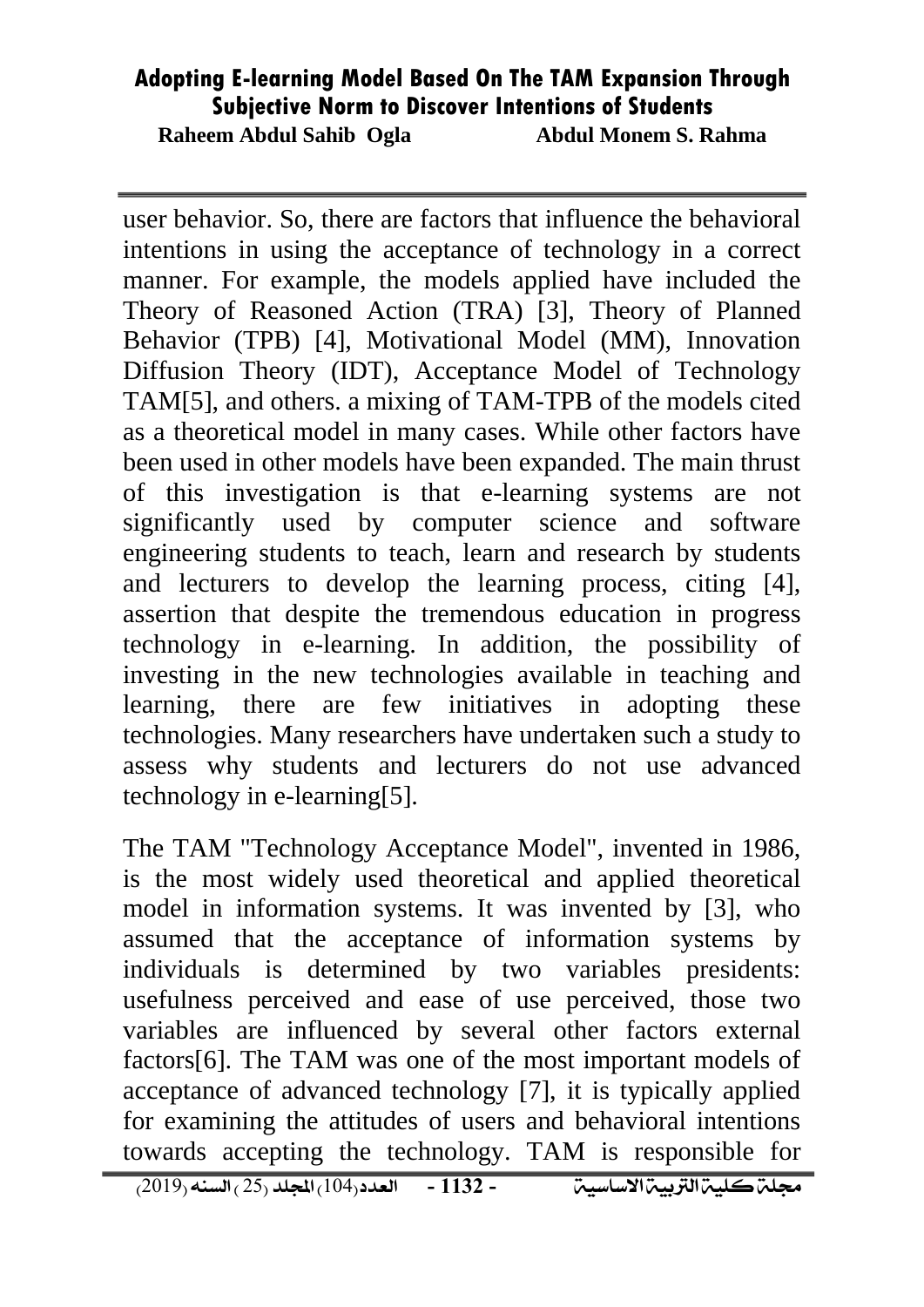**Raheem Abdul Sahib Ogla Abdul Monem S. Rahma**

collecting the opinions of participants and providing information on the use of internet-based teaching platforms [3]. According to [8], perceived of usefulness (PU) and perceived ease of use (PEOU) affects the intention of students to utilize. So, TAM can be used to decide whether or not to use a particular system. The relationships between TAM structures explains in Figure 1 while, table 1 illustrates the structures of this model and the use of additional construction in the study.[7] Noted that usefulness is more affected in terms of use than ease of use.



## **2.Figure 1: Original TAM Structure[1]**

The usefulness perceived was more strongly correlated to the acceptance of using the technology. The important strengths of TAM are that they provide factors to accept the systems information and provide space for expansions and perceptions better than other the corresponding models. Some of the notable shortcomings of users of this model include the failure of this model to find barriers to the utilize of technology[4] and perhaps its simplicity, The reliability of TAM has led to its widespread use and reliability in evaluating and accepting information systems at the expense of other systems. TAM acceptance in IS research was confirmed and based in [9] and as the best choice of models when considering stinginess, lack of costs research and results, for instance, TAM interprets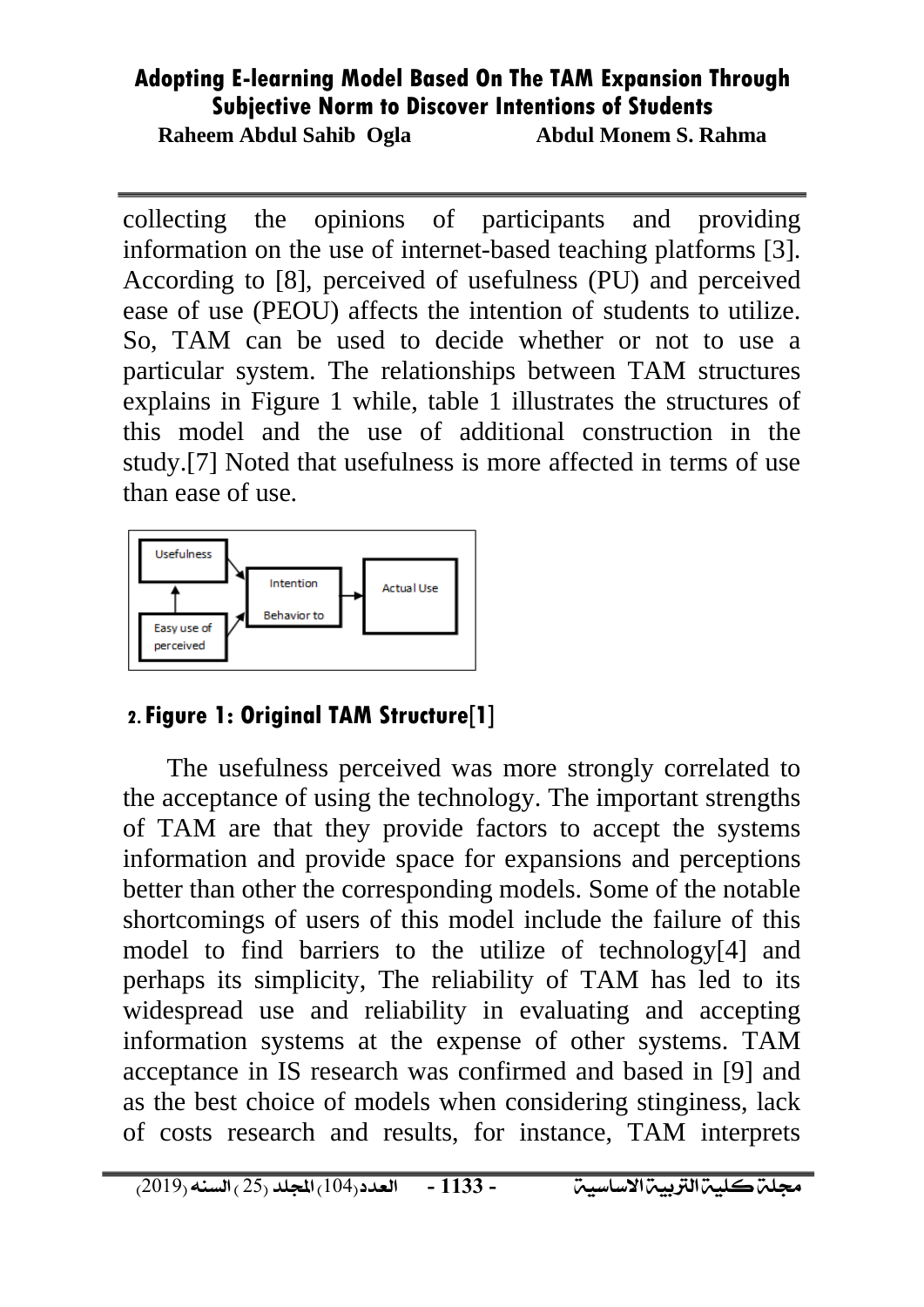**Raheem Abdul Sahib Ogla Abdul Monem S. Rahma**

further variation in attitude towards technology acceptance, and a similar proportion of variation in use, compared with the theory of planned behavior [4].

| <b>Construct Factors</b>                 | <b>Descriptions</b>                                                                                                                                                             |
|------------------------------------------|---------------------------------------------------------------------------------------------------------------------------------------------------------------------------------|
| Usefulness (PU)                          | "The degree to which a<br>person believes that using<br>a particular system would<br>enhance his or her job<br>performance" [8]                                                 |
| Perceived Ease<br>of<br>Use (PEOU)       | "the degree to which a<br>person believes that using<br>a particular system would<br>be free of effort." [8]                                                                    |
| Social Norm (SN)<br>Behavioral Intention | "refers to a person's<br>perception that<br>most<br>people who are important<br>to him think he should or<br>should not perform the<br>behavior in question."[3]<br>Refer<br>to |
| (BI)                                     | consumers' perceptions<br>of<br>the resources and support"<br>available to perform<br>a<br>behavior"[5]                                                                         |

Table 1: Description of TAM Variables

TAM It is considered one of the unified theories [5]. This model has been developed to be an information systems assessment context and has been designed to predict the acceptance and use of IT. TAM excepts the attitude construct to clarify the best intention very stingy. By TAM extension, TAM2 has been set with a personal standard as a further predictor of intent in state of compulsory configuration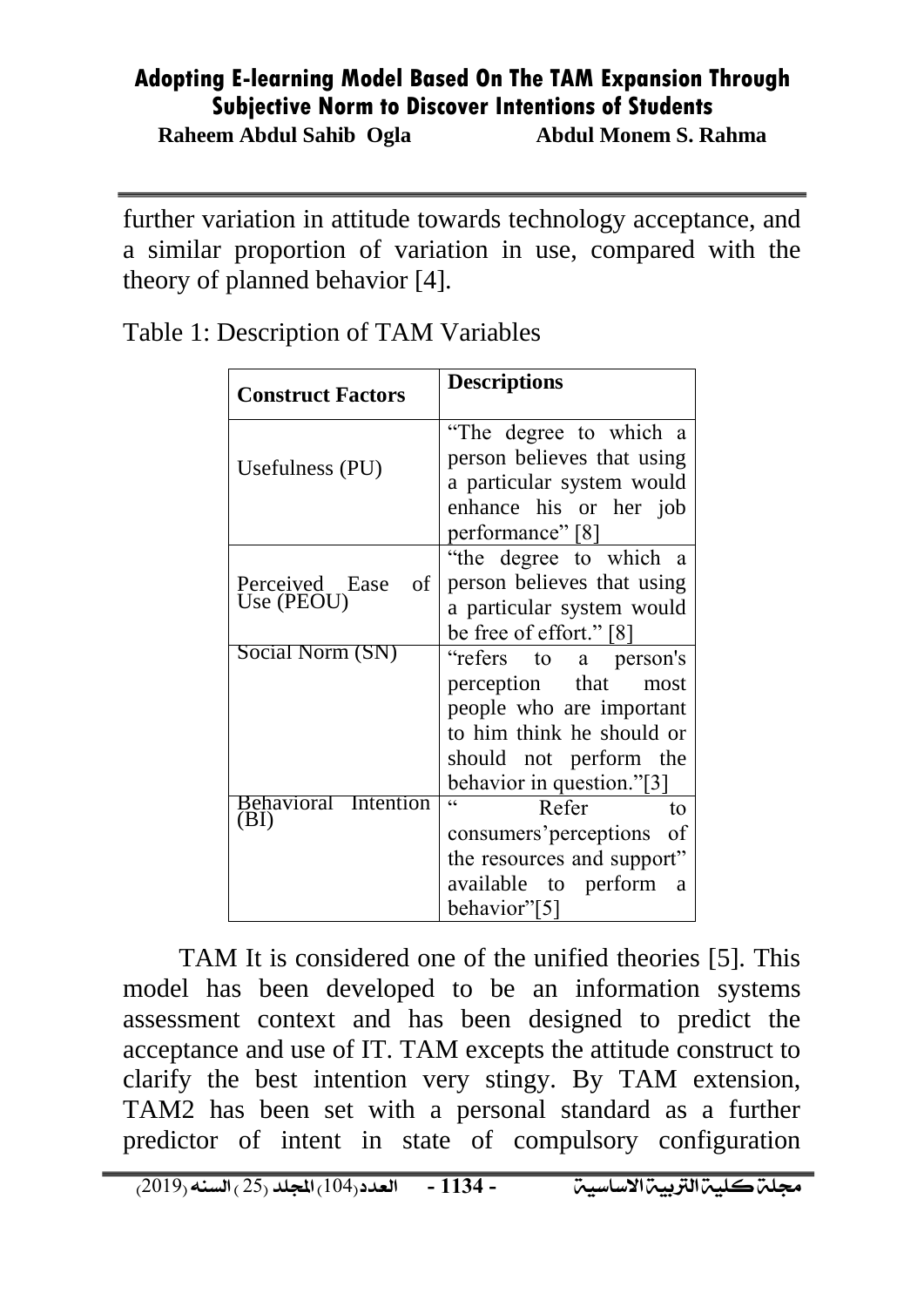**Raheem Abdul Sahib Ogla Abdul Monem S. Rahma**

(settings). TAM has been frequently used for a variety of applications, systems, technologies, and users[10].

#### **3.Literature Survey**

Ashtari, Eydgahi, and Arpaci have suggested the impact of concrete students' suppose relatively to the applications of elearning in cloud computing. they suggested a model concentrate on the relationship amidst a set of variables perceived e-learning ease of use and students' perception of usefulness existence impact visualization of e-learning technology for students at Southeast Michigan University. In addition, the Technology Acceptance Model (TAM) was applied for the dissection of adopting e-learning by students. In spite of using TAM is become important in estimated technology when adopting e-learning, [11]. And used TAM well to study the reasons and findings e-learning adopting in high education institutions to satisfying knowledge management. The questionnaire was conducted divide among university students in one of the Turkish universities and construed using structural equation modeling. The findings show that educational institutions promote e-learning relying upon through increasing awareness about knowledge management[11].

Militaru (2016) is learning the resulting factors in credence cloud computing in the field of high education with reference to the TAM model by performing a survey of 95 students at a Romanian university. Results showed that effective factors are necessary to enhance cloud CC, to understanding the intention of lecturers and students. this means there is a lack of practical values and limited explanatory [12].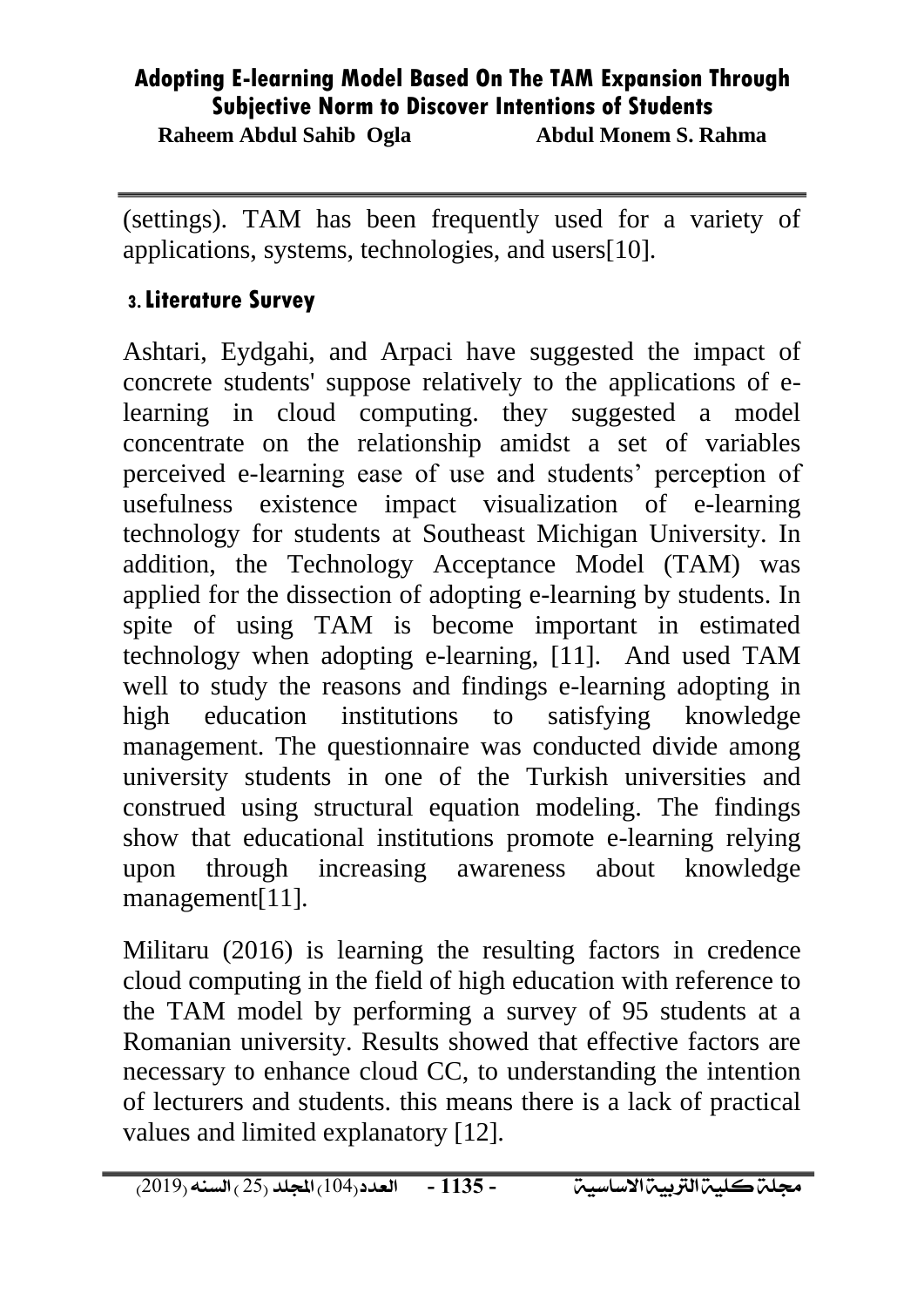**Raheem Abdul Sahib Ogla Abdul Monem S. Rahma**

#### **4.Research Questions**

In spite of TAM, technologies have been utilized to evaluate elearning application, there are three research questions which need additional investigation for high education in UOT prior it can be added to the e-learning framework.

Q1: Is the intensity of using e-learning effects on the perceived ease of use and the perceived usefulness of students' using elearning in UOT higher education?

Q2: Is the intensity of using e-learning effect the perceived ease of use and the perceived usefulness of teachers' using elearning for learning and teaching in UOT higher education?

Q3: How usage the TAM factors predict students' acceptance of perceived usefulness and ease to use.

#### **5.Research Methodology**

A questionnaire was conducted to students and teachers of two colleges (Computer Sci. and Software engineering. Only 258 of the students who used the e-learning system scored their responses and the response rate was 51.7% for the adoption of the e-learning system according to TAM acceptance factors.

The methodology adopted the method of targeted sampling and enable the researcher to deepen the behavior of students and teachers towards e-learning and learning [13].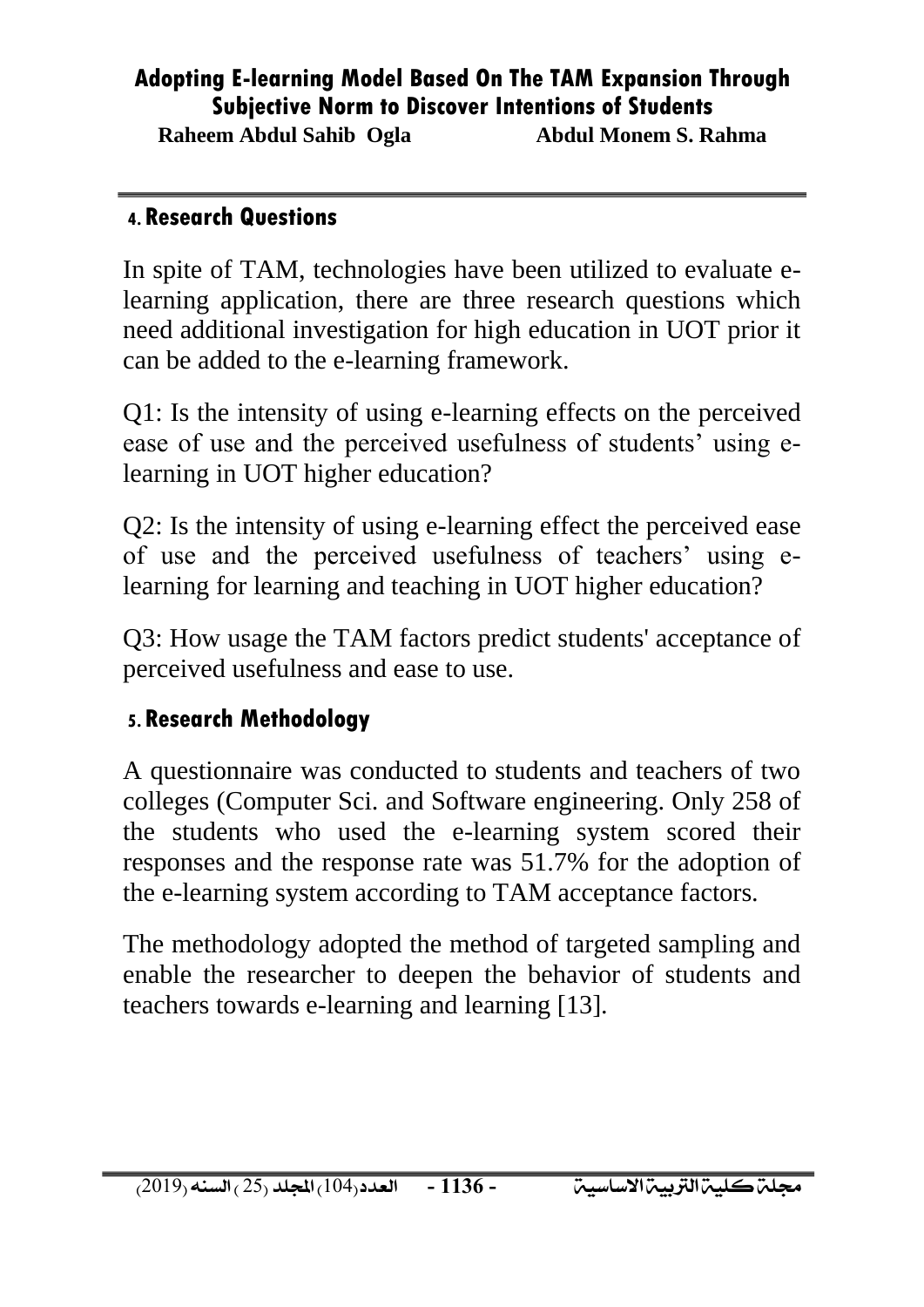**Raheem Abdul Sahib Ogla Abdul Monem S. Rahma**

#### **6.Research Model**

There are problems with student approval (acceptance) of the e-learning system in higher education institutions. The aim of the study is to investigate these problems and identify factors that may affect the usage and acceptance of the elearning application by students at the University of Technology. Figure 2 describes a five-component study model Davis 1989 [8].



## **Figure 2: Framework of components model.**

The structure of the model shows the variables that affect (independent variables, non-independent variables) to obtain the intention of behavior and then use of the intention of the behavior to predict the perceived usefulness and ease of use of a particular system.

## **7. Research Hypothesis**

In order to achieve the objective of this study and based on the literature that has been referred to. This study was tested according to the hypotheses shown in Table 2 where Five hypotheses were proposed to test and achieve the objective of this study.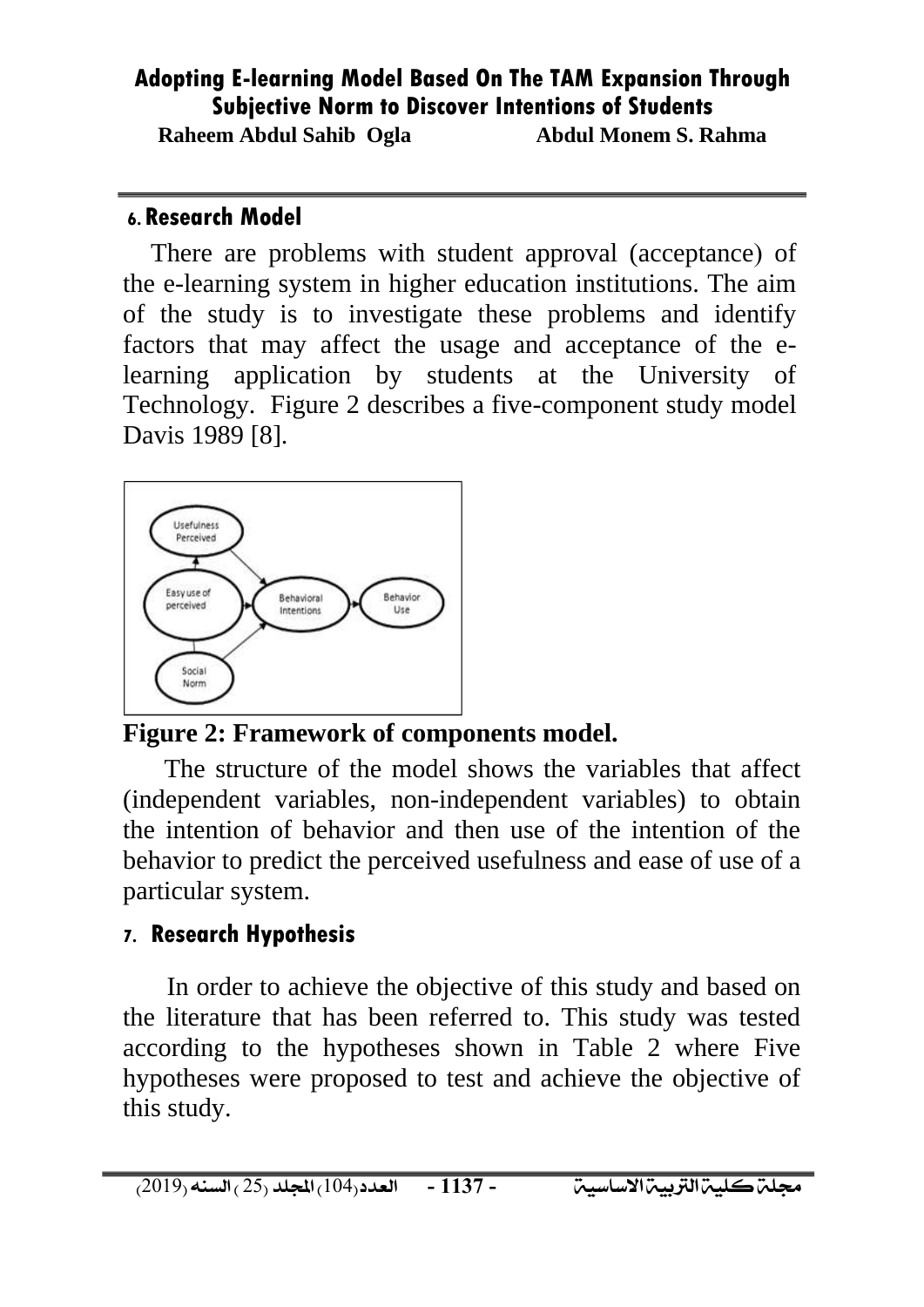**Raheem Abdul Sahib Ogla Abdul Monem S. Rahma**

#### **8. Data Collection and Analysis**

Data was gathered through the website of the University of Technology(UOT) using questionnaire form. The questionnaire, which was designed for this study consists of two parts. Part 1 relied on measuring the Likert seven-gradations as shown in Table 3 and part 2 was used to collect demographic information retrieved from the students who responded as shown in figure 3. The Likert scale consisting of seven gradients (1-7) where strongly agree and strongly disagree ranging from(2-6) respectively, moderately agree and disagree ranging(3-5) respectively, (4) refers to agree, and (1) represent neutral.

The questionnaire was published on the university's website. 520 students participated in the questionnaire. Those who recorded their opinions realistically and serious were 269., registering 51.7%. The generalizations of the questionnaire were conducted by the researcher and the class representatives of the selected categories. This practice was performed directly during the in the website at a different period.

Figure 3 explains the responses of the selected demographics. It is noticed that the rate 51.7% of the responses students uses elearning application that was provided by the university twice or more per day and the rate 30.1% of the responses students uses the e-learning once or twice in a week. The results of the questionnaire showed that students who used e-learning once and twice a month had a response rate of 1.6 and 4.9, respectively. Students who did not use e-learning provided by the university had 28% response rates.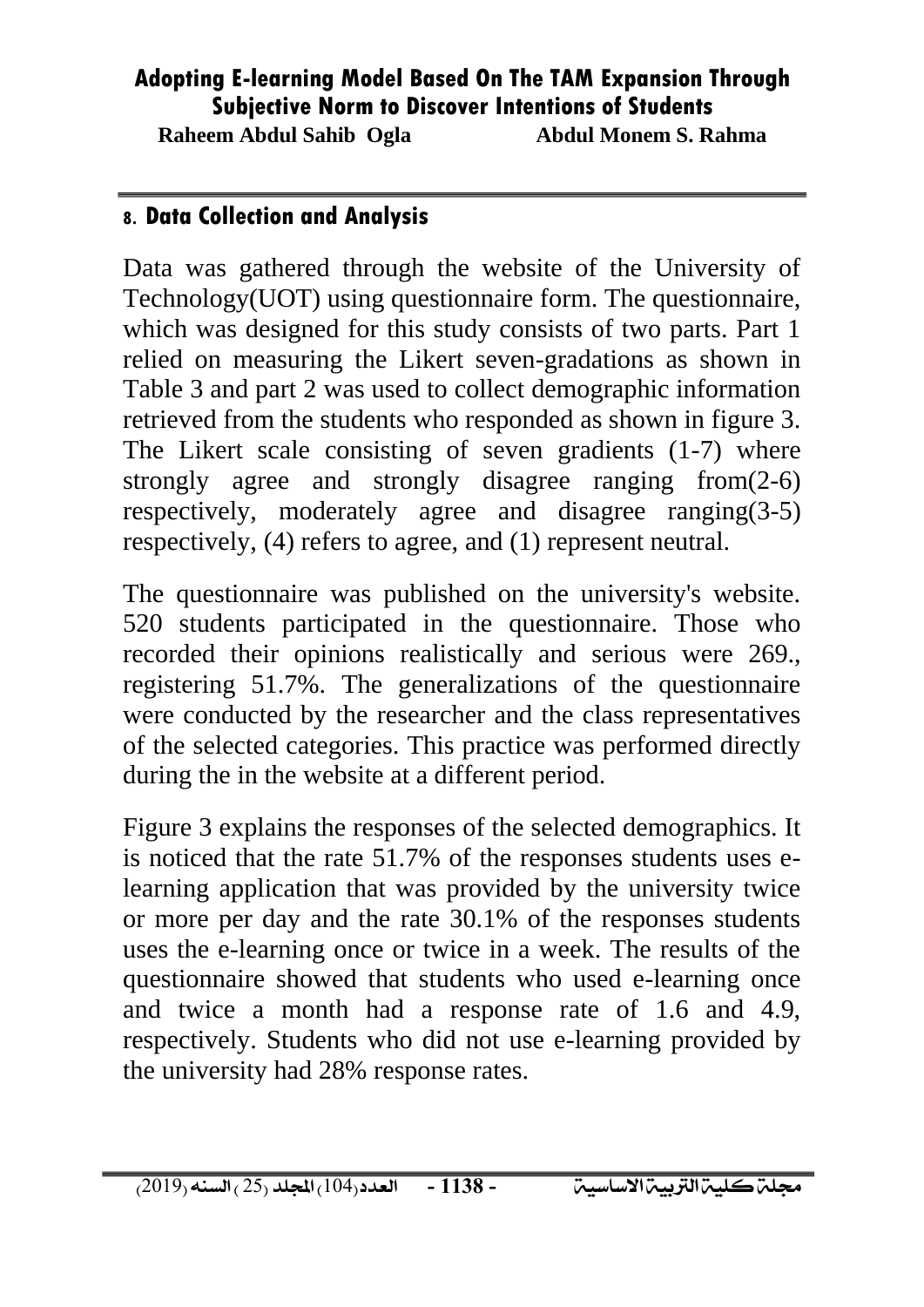**Raheem Abdul Sahib Ogla Abdul Monem S. Rahma**

The results of the questionnaire showed that the use of elearning provided by the UOT to impose its use by students and their teachers is useless and undesirable.

the distribution of the use of e-learning according to the age of the students was listed according to Table 5. The number of students aged 20-30 who did not wish to use e-learning offered by the UOT was 13.4 and 12.2.

The students were aged between 31-44 and older who were not to have the desire to use e-learning was 7.9 and 6.7 respectively.

| <b>Hypothe</b><br><b>sis</b>                        | <b>Description</b>                     |
|-----------------------------------------------------|----------------------------------------|
| Hyp1                                                | of<br><b>Usefulness</b>                |
|                                                     | perceived                              |
|                                                     | positively affects                     |
|                                                     | behavioral                             |
|                                                     | intentions to use e-                   |
|                                                     | learning                               |
|                                                     | Application<br>for                     |
|                                                     | learning<br>and                        |
|                                                     | teaching<br>by                         |
|                                                     | students in the two                    |
|                                                     | colleges.                              |
| Hyp2                                                | PEOU positively                        |
|                                                     | affects<br>on                          |
|                                                     | behavioral<br>of                       |
|                                                     | students intention                     |
|                                                     | to use e-learning                      |
| $(2019,$ العدد $(104)$ المجلد $(25)$ السنه $(2019)$ | مجلن كلين التربين الاساسين<br>$-1139-$ |

### **Table 2: Research Hypothesis**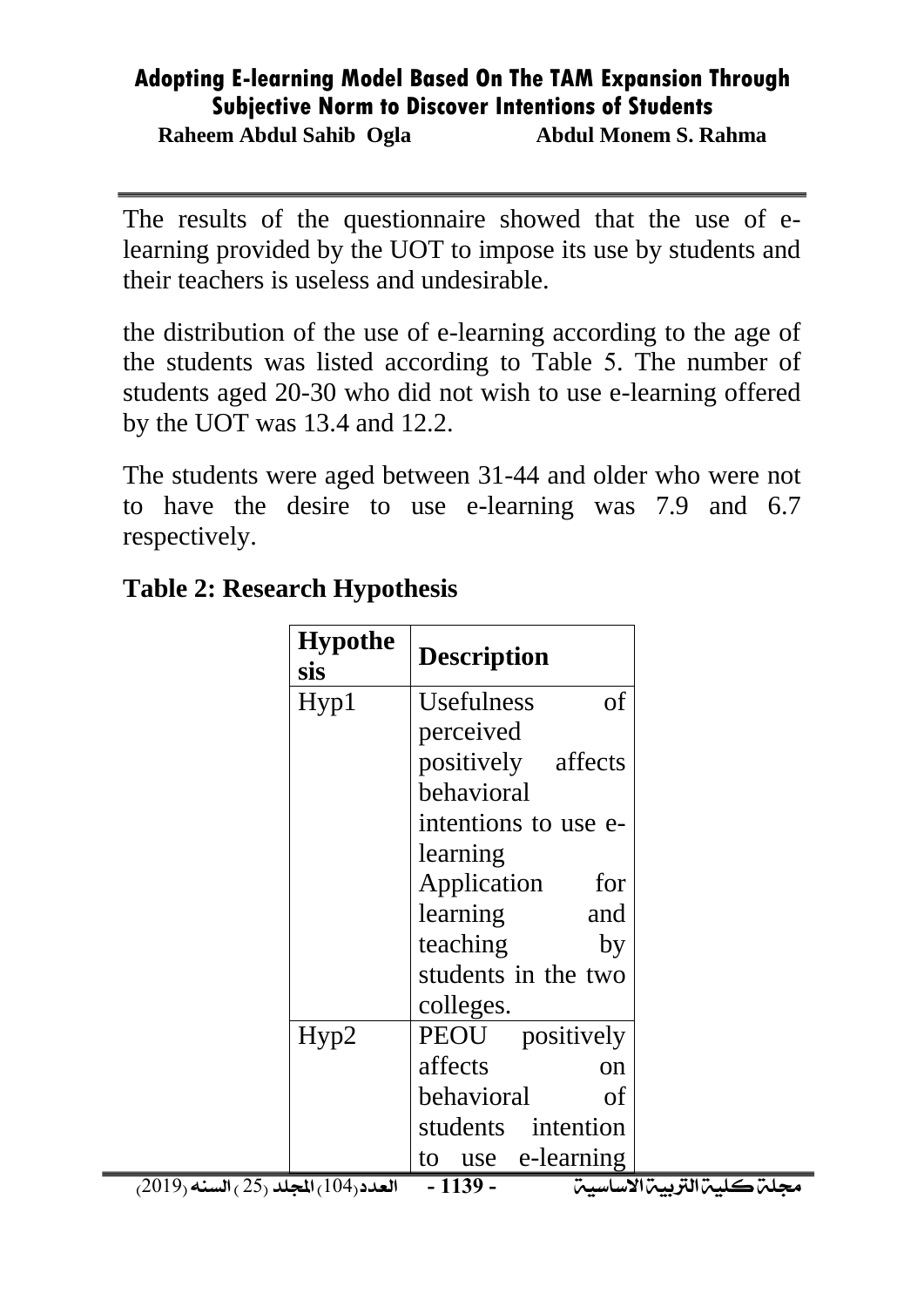**Raheem Abdul Sahib Ogla** 

| <b>Hypothe</b><br>sis | <b>Description</b>     |  |  |  |
|-----------------------|------------------------|--|--|--|
|                       | application.           |  |  |  |
| Hyp3                  | situation<br><b>SN</b> |  |  |  |
|                       | positively affect      |  |  |  |
|                       | behavioral             |  |  |  |
|                       | intentions<br>of       |  |  |  |
|                       | students to use e-     |  |  |  |
|                       | learning               |  |  |  |
|                       | application<br>for     |  |  |  |
|                       | learning, teaching,    |  |  |  |
|                       | and research.          |  |  |  |
| Hyp4                  | SN immediately         |  |  |  |
|                       | affect<br>PEOU,        |  |  |  |
|                       | which affect in        |  |  |  |
|                       | turn positively        |  |  |  |
|                       | affect PU.             |  |  |  |
| Hyp5                  | Behavioral             |  |  |  |
|                       | intentions directly    |  |  |  |
|                       | affect students'       |  |  |  |
|                       | usage behavior of      |  |  |  |
|                       | e-learning             |  |  |  |
|                       | application            |  |  |  |
|                       | corroborative<br>for   |  |  |  |
|                       | learning.              |  |  |  |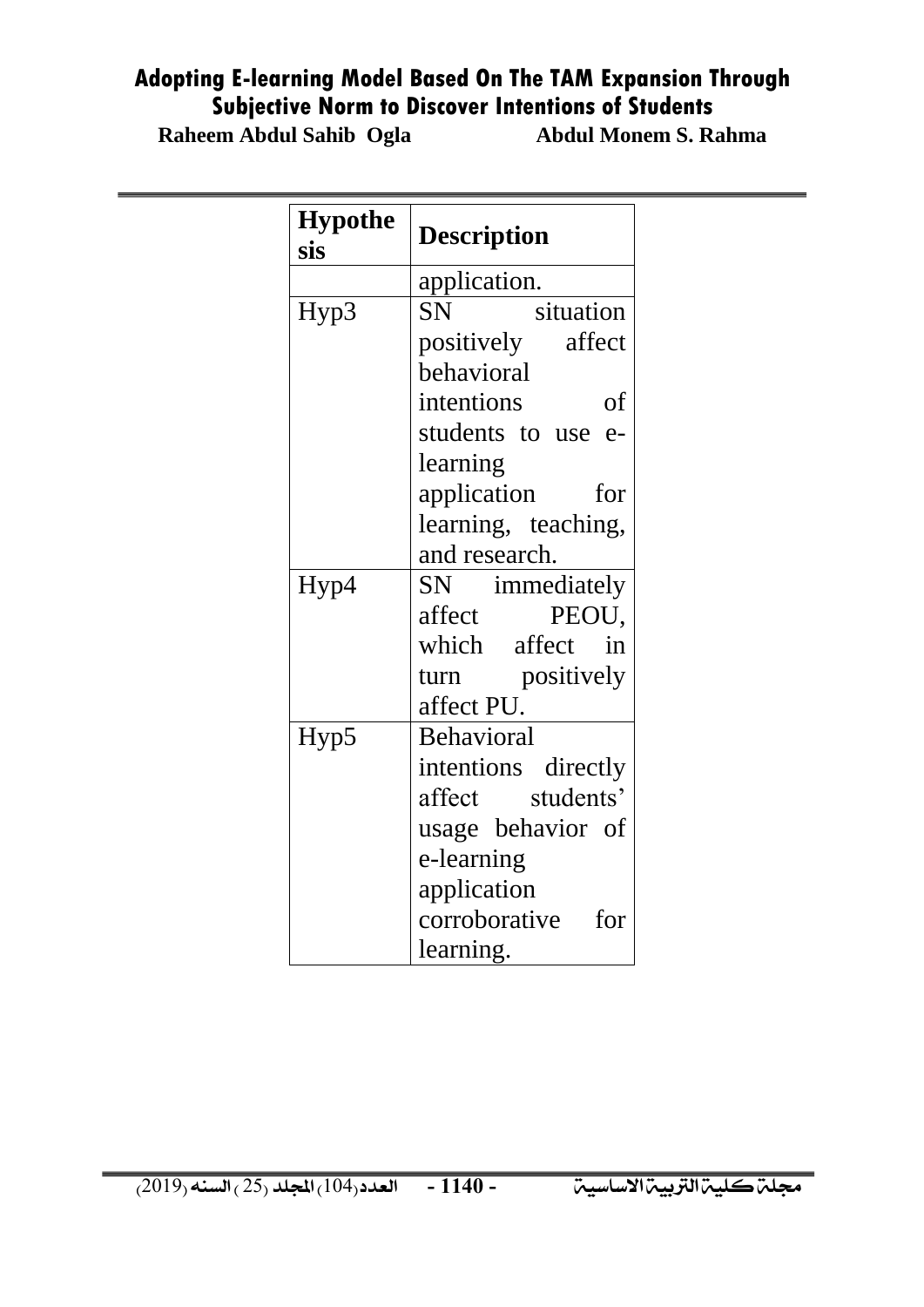**Raheem Abdul Sahib Ogla Abdul Monem S. Rahma**

| <b>Responses</b> | Rang |  |
|------------------|------|--|
|                  | es   |  |
| Neumodelt        | 1    |  |
| ral              |      |  |
| Strongly         | 2    |  |
| Disagree         |      |  |
| Disagree         | 3    |  |
| Disagree         | 4    |  |
| somewhat         |      |  |
| Moderately       | 5    |  |
| Agree            | 6    |  |
| Strongly         | 7    |  |
| agree            |      |  |

#### **Table 3: Likert Gradations**

The descriptive statistics for "information technology acceptance" (TAM) establishment indicators are shown in figure 5. The values of the computational means and standard deviation for (SN, PEOU, PU,) are shown within range (5-6). Figure 5 shows that most of the student responses are consistent with the statements in the Questionnaire. Where students' responses were limited between (somewhat agreeable and moderately agreeable). The results show that most of the descriptive statistics of the students whose responses were obtained are consistent with the questionnaire statements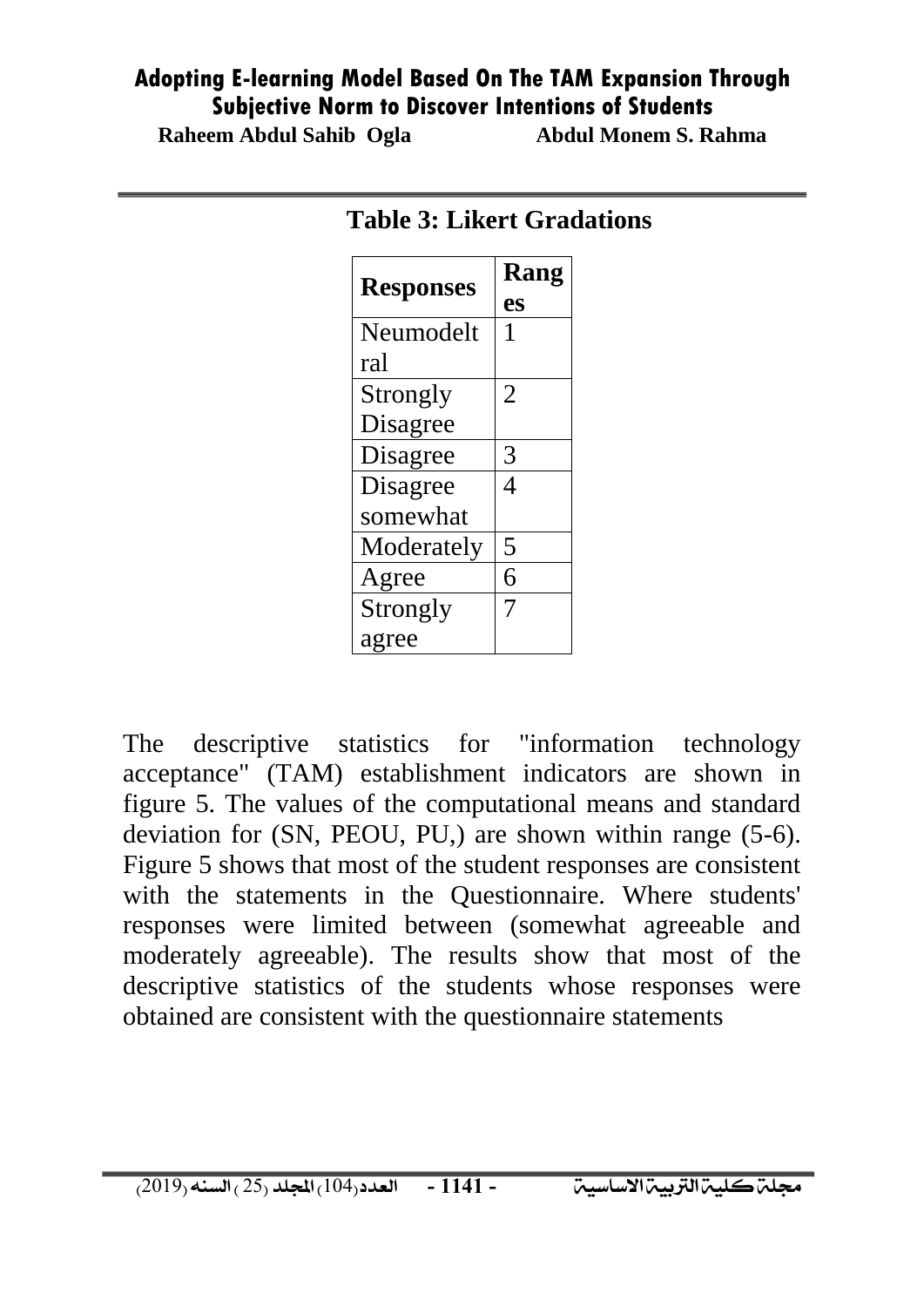**Raheem Abdul Sahib Ogla Abdul Monem S. Rahma**



## **Figure 3: Demographics of the Responses [N=250]**



جملةكلية الرتبية االساسية العدد)401( اجمللد )52 ( السنه )5042( **- 3311 -**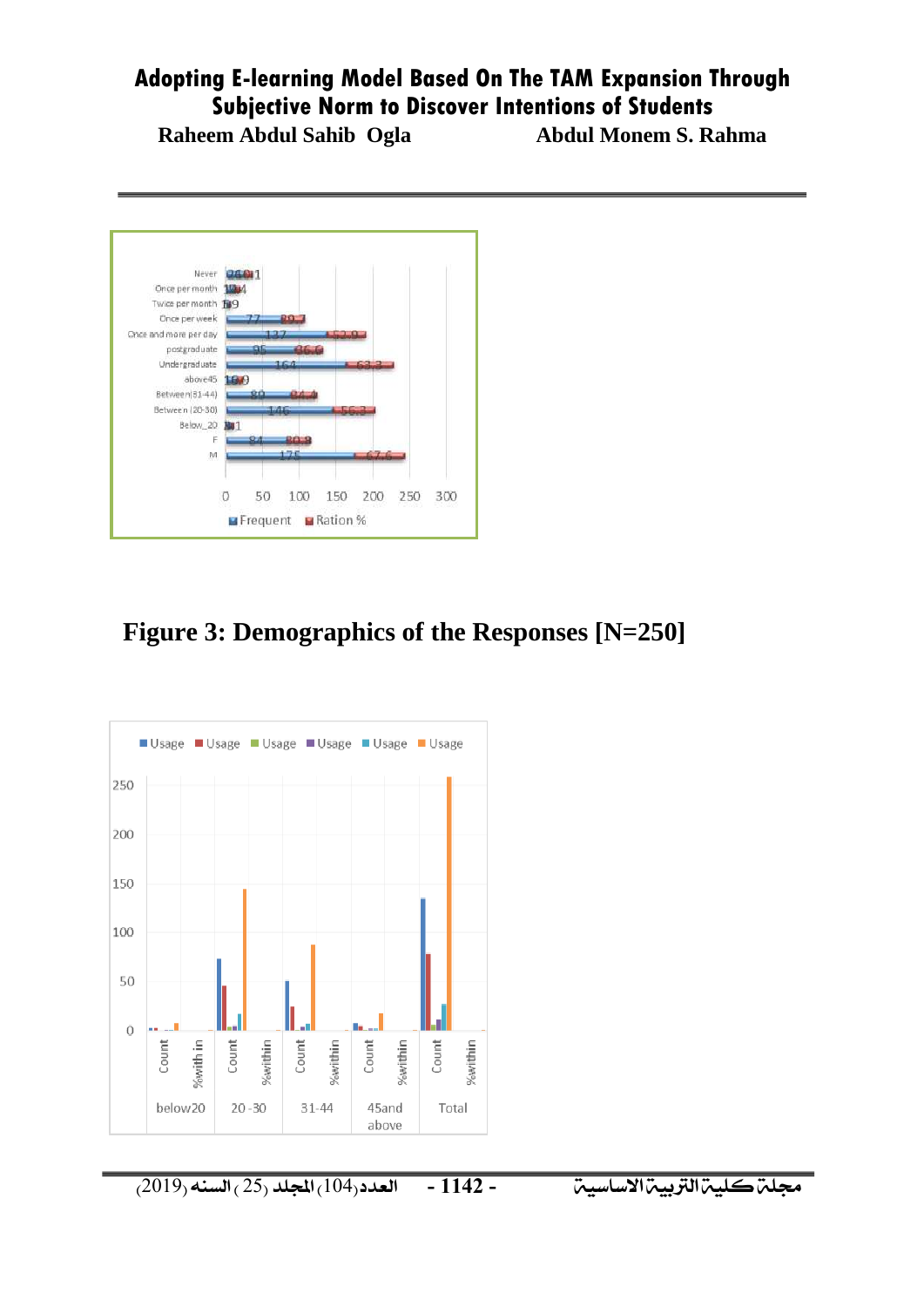**Raheem Abdul Sahib Ogla Abdul Monem S. Rahma**

## **Figure 4 : Age Usage Cross demonstration**

## **9. Measurement Model Analysis**

Data analysis performed using "structural equation modeling". The analysis of data implies two necessary steps. this contains the structural and measurement models estimate [9]. The 1st step includes the restriction of approximate or convergent best validity, the 2nd step evaluates the model structural to determine the strangeness and direction of relations between the structures. On a perfect indicator of measurement, loading factors should be at least 0.5. However, 0.8 is the best. In addition to the threshold should be constructed average variance , reliability and the extracted should be 0.5 and 0.8 respectively [14].

## **10. Measurement of Reliability an Validity**

SPSS v.14 Microsoft statistical S/W and Excel 2017 were utilized to estimate and evaluate the investigation reliability and validity as a measuring tool. Ave and Cr in Table 5, are computed according to the equations:

Where

Ave: Average variance extracted

Cr: Composite reliabilities

FL : Loading factor

ME: Measurement error

$$
\alpha + \beta = \gamma \tag{1}
$$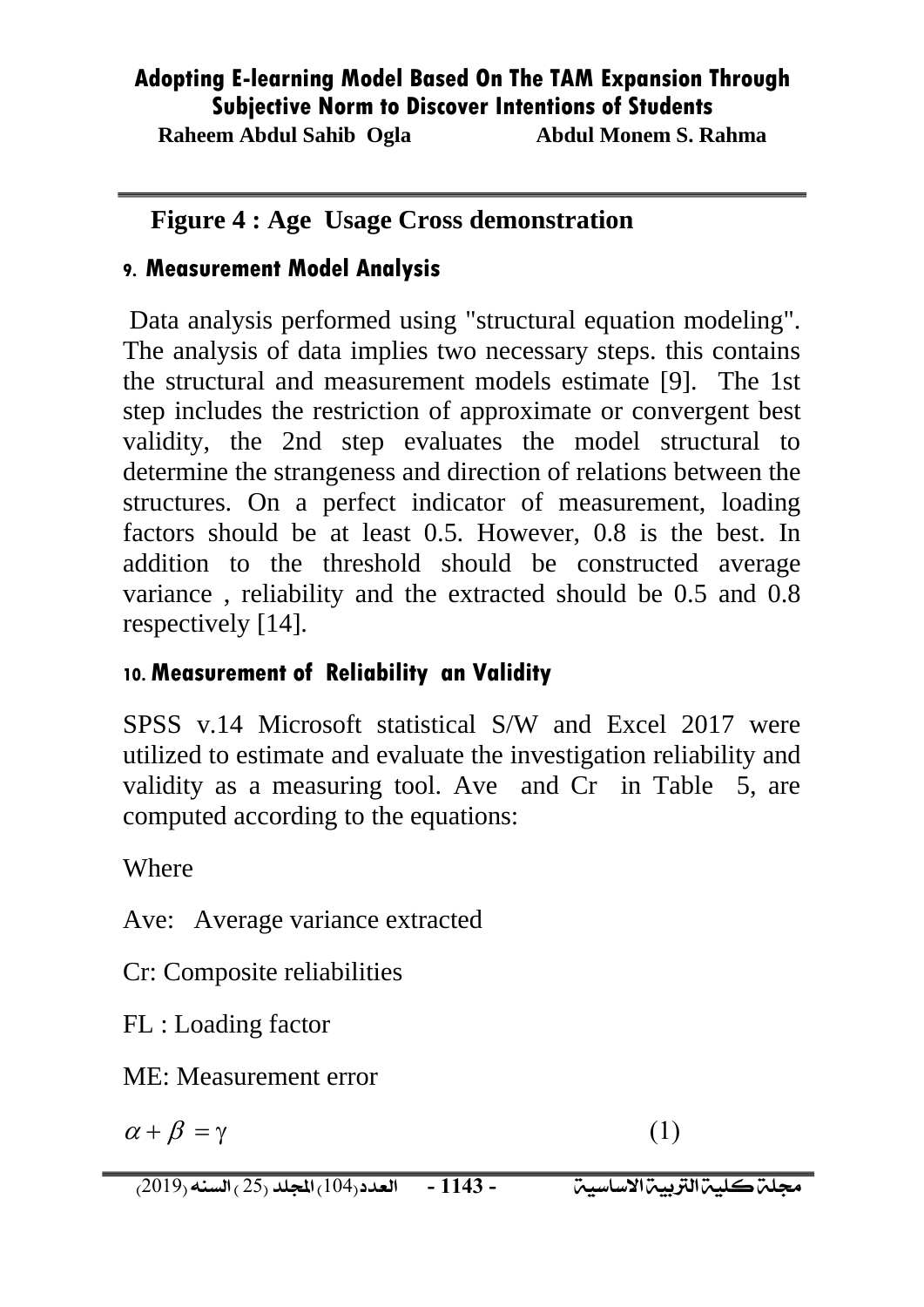**Raheem Abdul Sahib Ogla Abdul Monem S. Rahma**

| $Cr = (\sum FL / ((\sum FL)^2 + \sum ME)$ | (2) |
|-------------------------------------------|-----|
| $Ave = \sum (FL)^2/n$                     | (3) |

The above equations  $(1,2,3)$  utilized to gauge the average variance and reliability extracted sequentially. Ave was measured to test the convergence of validation. Table 5 shows the portray adequate evidence of validity and reliability because the loading factor exceeds 0.5, Cr and Ave values exceed the bespoke threshold value (0.7 and 0.5) sequentially.

In the view of [9], to estimate the fitness of the system to be evaluated, It is appropriate to utilize one incremental fit measures and at least one absolute. in addition to the Chi-square  $X^2$  and the related degrees freedom. Table 4 shows fit indices, bespoke cut-off values, and critical values . These values are recommended

by many researchers. The following are the results that reveal the measurement of the model with the data collected.[15]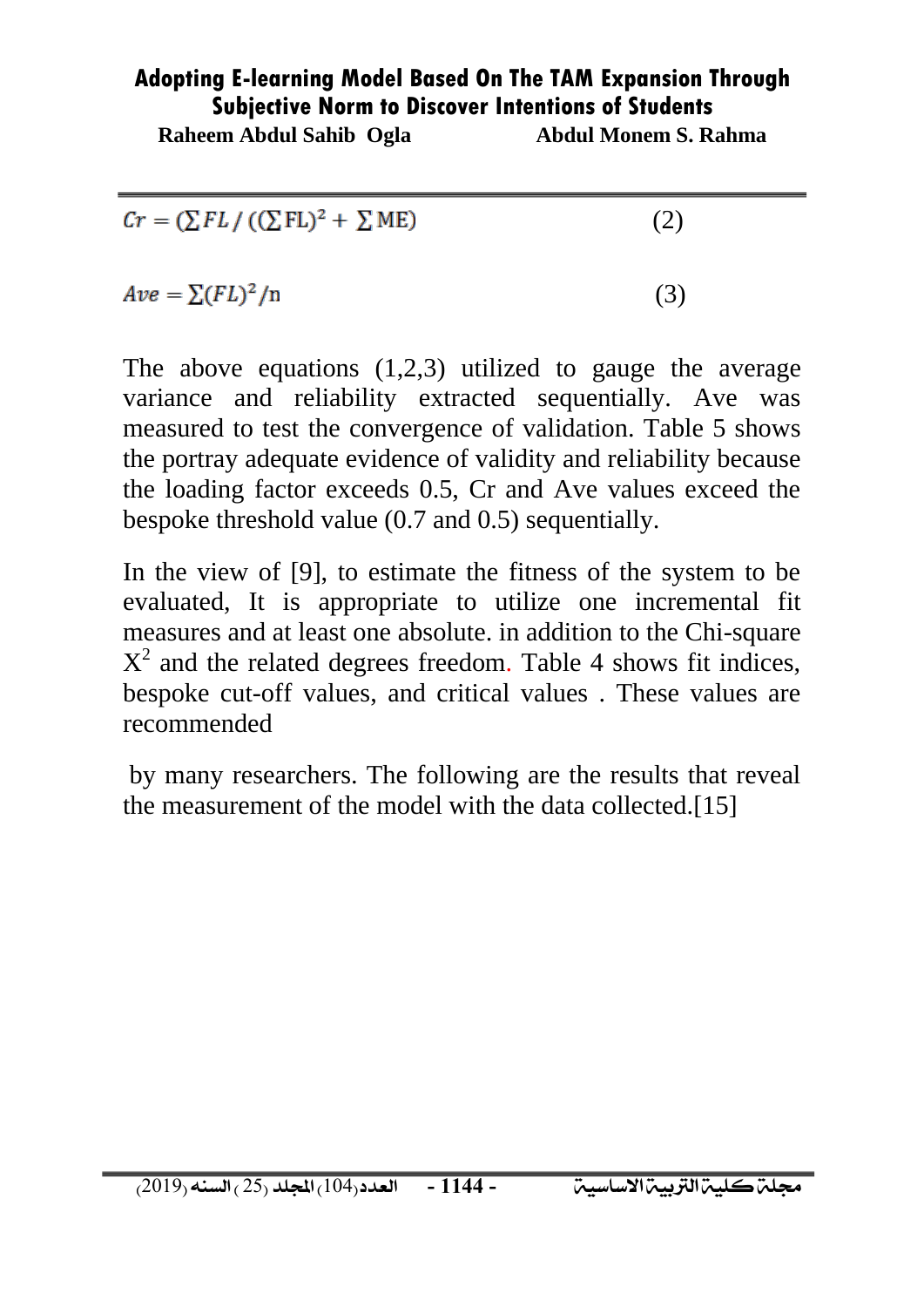**Raheem Abdul Sahib Ogla Abdul Monem S. Rahma**



 **Figure 5: Data for e-Learning Adopting Based TAM Factors**



جملةكلية الرتبية االساسية العدد)401( اجمللد )52 ( السنه )5042( **- 3311 -**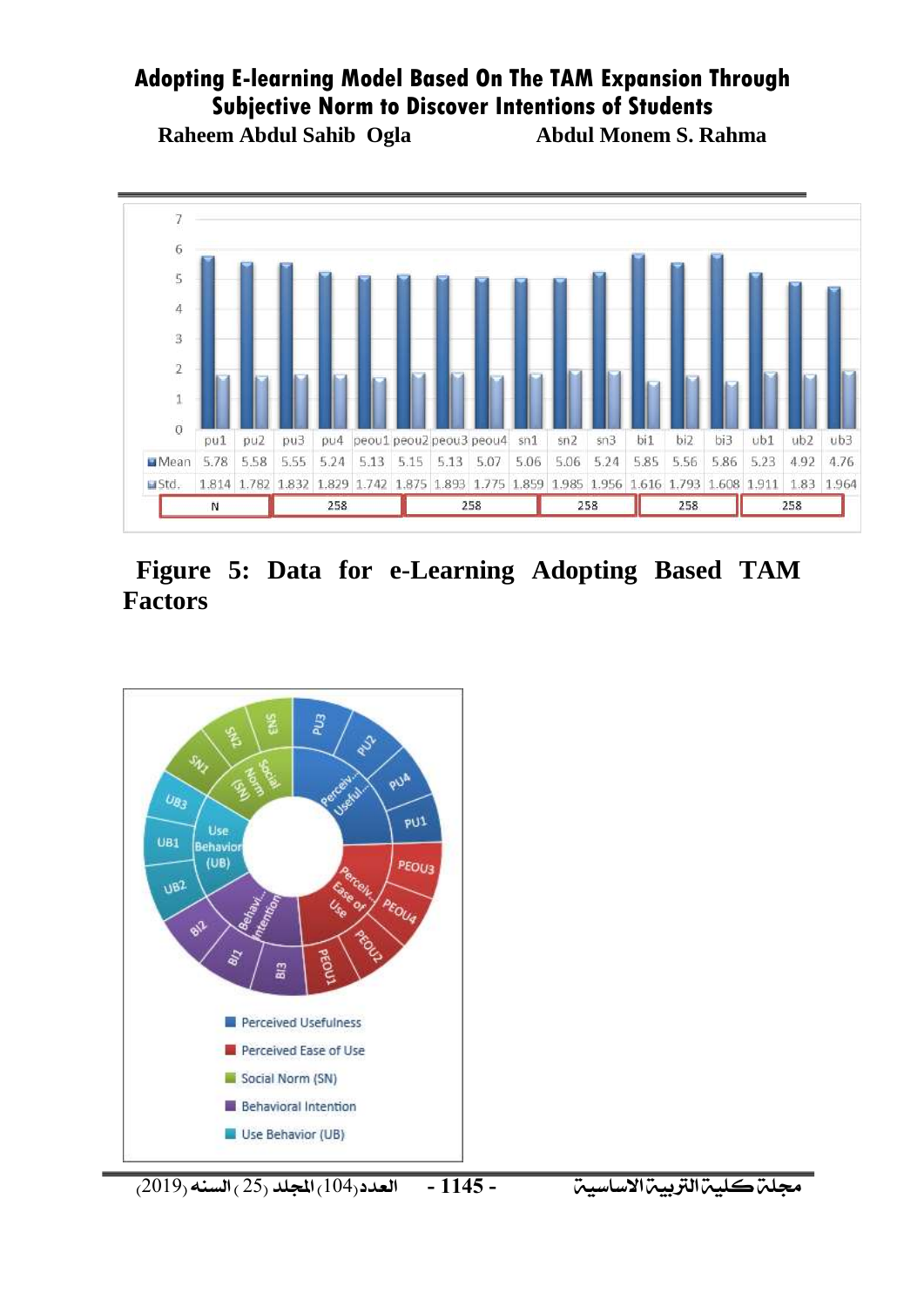**Raheem Abdul Sahib Ogla Abdul Monem S. Rahma**

### **Figure 6: Standards loading terms, Average Composite, variance and reliability extended**

The results of research conducted in the field of acceptance of technology have varied and different results with different models or theories of acceptance technique. The results of some researches are in line with the findings of the original researchers, and some of the results of the research were inversion to the initial research findings.

## **Table 4: Findings cut off and actual values**

| $F1\overline{F}$<br>Indi<br>ces | <b>Cut-</b><br>off | Act<br>ual<br>Val<br>ues | Author<br>S        |
|---------------------------------|--------------------|--------------------------|--------------------|
| X2/                             | ${<}3$             | 1.5                      | $\lceil 15 \rceil$ |
| df                              |                    | 5                        |                    |
| AG                              | >0.7               | 0.9                      | $[16]$             |
| FI                              |                    | $\Omega$                 |                    |
| <b>RM</b>                       | ${<}0.08$          | 0.4                      | [17]               |
| <b>SE</b>                       |                    | 6                        |                    |
| A                               |                    |                          |                    |
| <b>CFI</b>                      | >0.90              | 0.9                      | [15]               |
|                                 |                    | 8                        |                    |
| <b>NFI</b>                      | >0.90              | 0.9                      | [18]               |
|                                 |                    | 4                        |                    |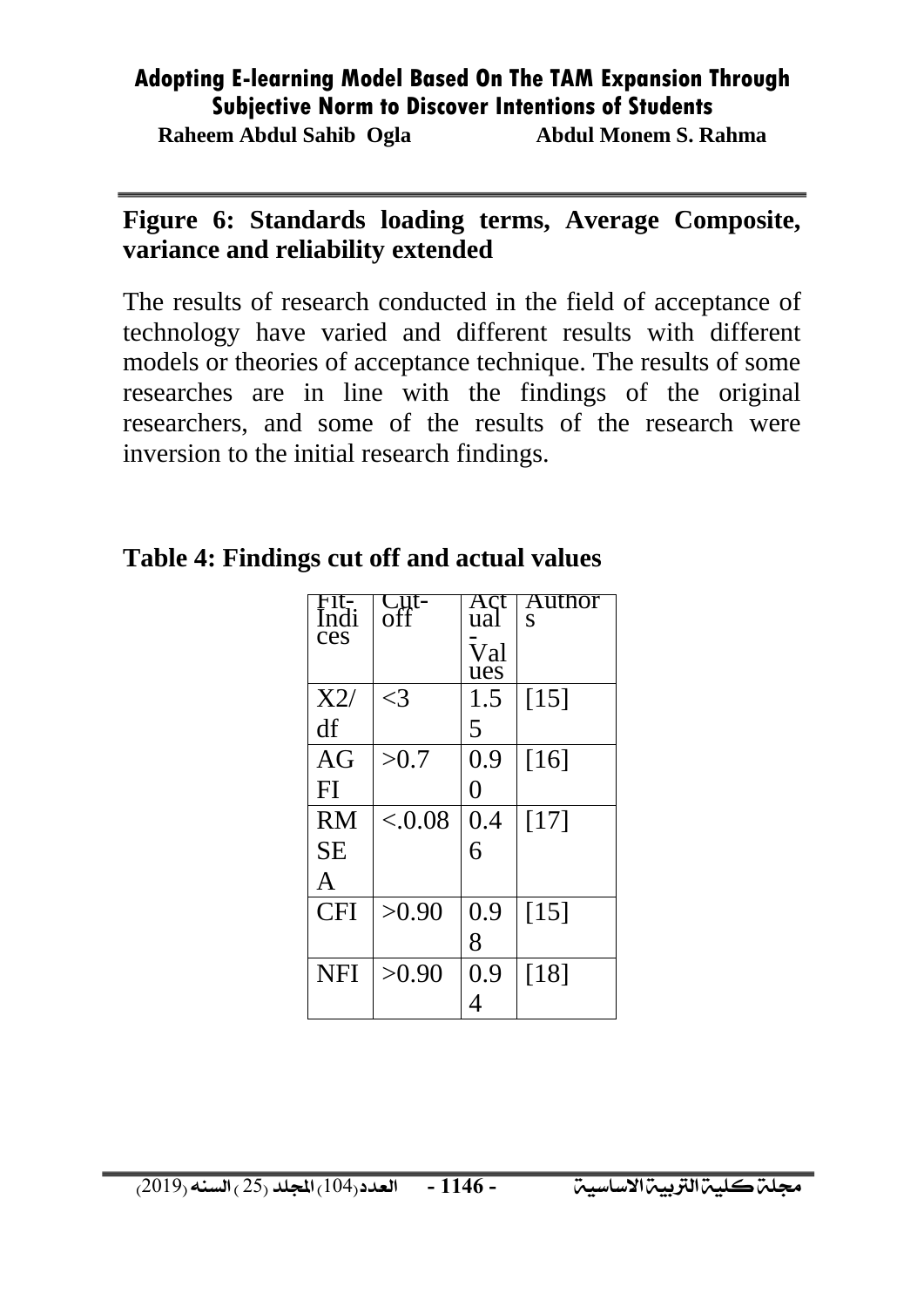**Raheem Abdul Sahib Ogla Abdul Monem S. Rahma**

#### **11. Discussion**

In this study, the researchers seek to provide a better understanding of the issues related to the acceptance of elearning technology by students in higher education institutions using TAM with self-defined standards. The impact of SN, PEOU, and PU on the behavioral intentions of using e-learning technology in higher education was not statistically significant and contrasted with[15] in the technology acceptance test model to assess the intention of health care professionals to use a malicious reporting system. The results then suggest SN foresee PEOU significantly. PEOU also has a significant and positive effect of PU. This is in line with the expectations of [16]. Figure 6 shows the relations between the variables PU, PEOU, SN, BI, and UB.[17]

#### **12. Conclusions**

The study shows visions and private behavior for students of the University of Technology towards the use of e-learning model when applying the expanded technology acceptance model (TAM) when the Social Norm(SN) was added and implemented. Among the five hypotheses that were stated, three of them was supported by the model. It is noted that SN has been highly foresees by PEOU which subsequently highly foresees by PU and BI also highly foreseeing the UB. The finding shows students impacts are essential contributors to students' ease of use perceived for the e-learning supported by the University of technology for learning, teaching, and research. It is there for necessary for stockholders (students, lecturers, and educational management) related to these educational establishments to used lecturers and categories to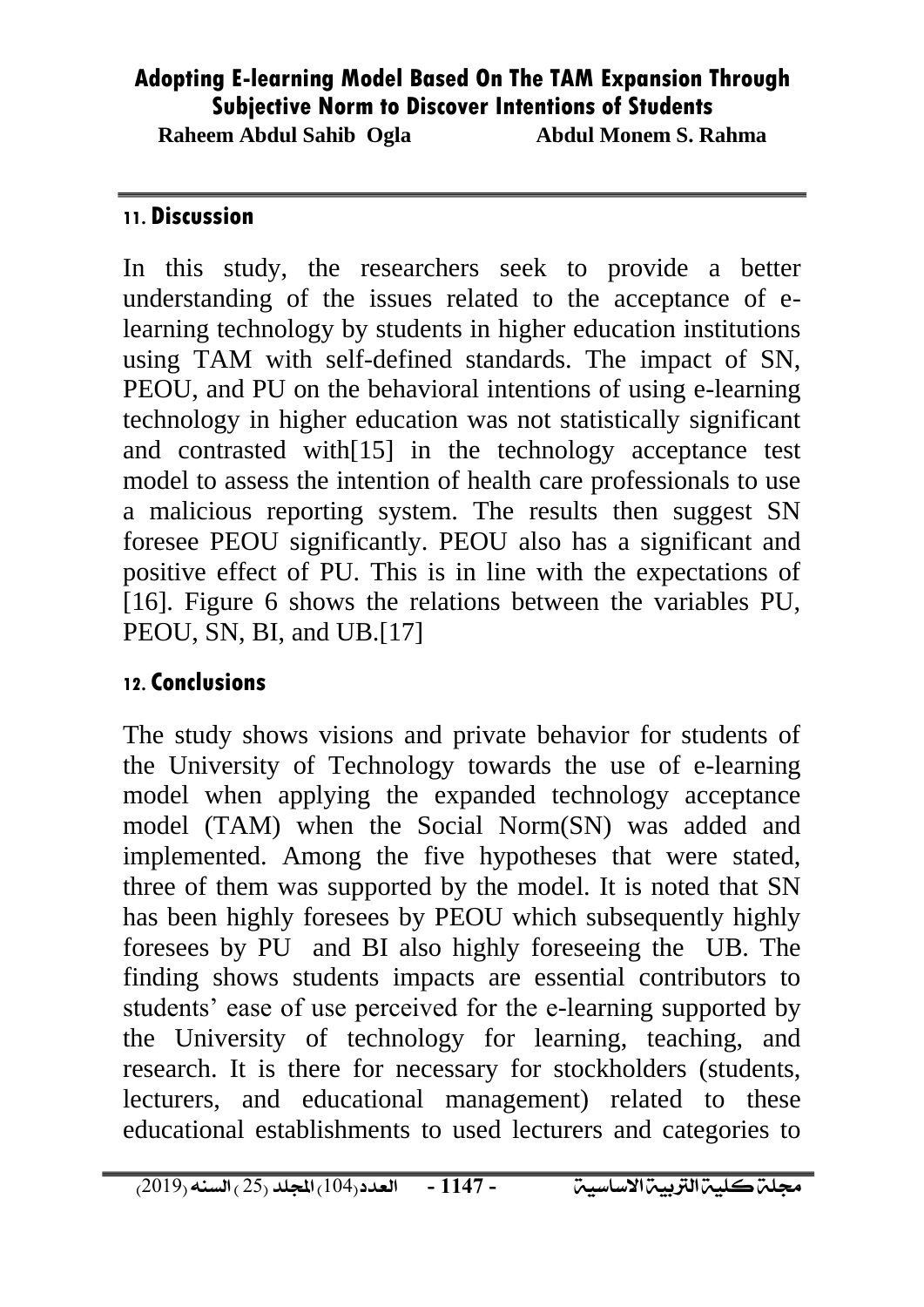**Raheem Abdul Sahib Ogla Abdul Monem S. Rahma**

nature of the establishment of the ease of using e-learning applications Ad Hoc for teaching, learning. Besides, From the researcher's point of view, the students will discover the ease of using the e-learning model through practice and will recognize the usefulness of the tools that will motivate students to formulate intentions to use e-learning provided by the university and are encouraged to use it to improve learning, research and information search.

| <b>Paths</b> |          |             | Rc   | <b>Se</b> | $\mathbf{Cr}$ | SL           |
|--------------|----------|-------------|------|-----------|---------------|--------------|
| <b>PEOU</b>  | relation | SN          | .843 | .072      | 11.8323       | $^{\rm +++}$ |
| PU           | relation | <b>PEOU</b> | .747 | .061      | 11.663        | $+++$        |
| BI           | relation | <b>PEOU</b> | .362 | .187      | 1.889         | .057         |
| BI           | relation | <b>PU</b>   | .175 | .134      | 1.271         | .212         |
| BI           | relation | SN          | .037 | .142      | 0.268         | .78          |
| UB           | relation | BI          | .168 | .077      | 2.179         | .03          |

## **Table 5: Variables Relationship**

## **References**

[1] K. C. Laudon and J. P. Laudon, "Management Information Systems Managing The Digital Firm", Twelfth Edition, Pearson Prentice Hall 2012. ISBN-10: 0-13-214285-6

[2] [K.Loogma, J. Kruusvall](https://www.sciencedirect.com/science/article/pii/S0360131511002491#!) And [M. Umarik,](https://www.sciencedirect.com/science/article/pii/S0360131511002491#!) "E-Learning As Innovation: Exploring Innovativeness Of The Vet Teachers' Community In Estonia", Elsevier [,Vol 58, No2,](https://www.sciencedirect.com/science/journal/03601315/58/2) , Pp. 808- 817, Feb 2012.<https://doi.org/10.1016/j.compedu.2011.10.005> [3] Y. Gallaher, "Technology Planning: A Roadmap to Successful Technology Integration in Schools", ELSEVIER, vol.49, no.4, pp. 943-956, 2007.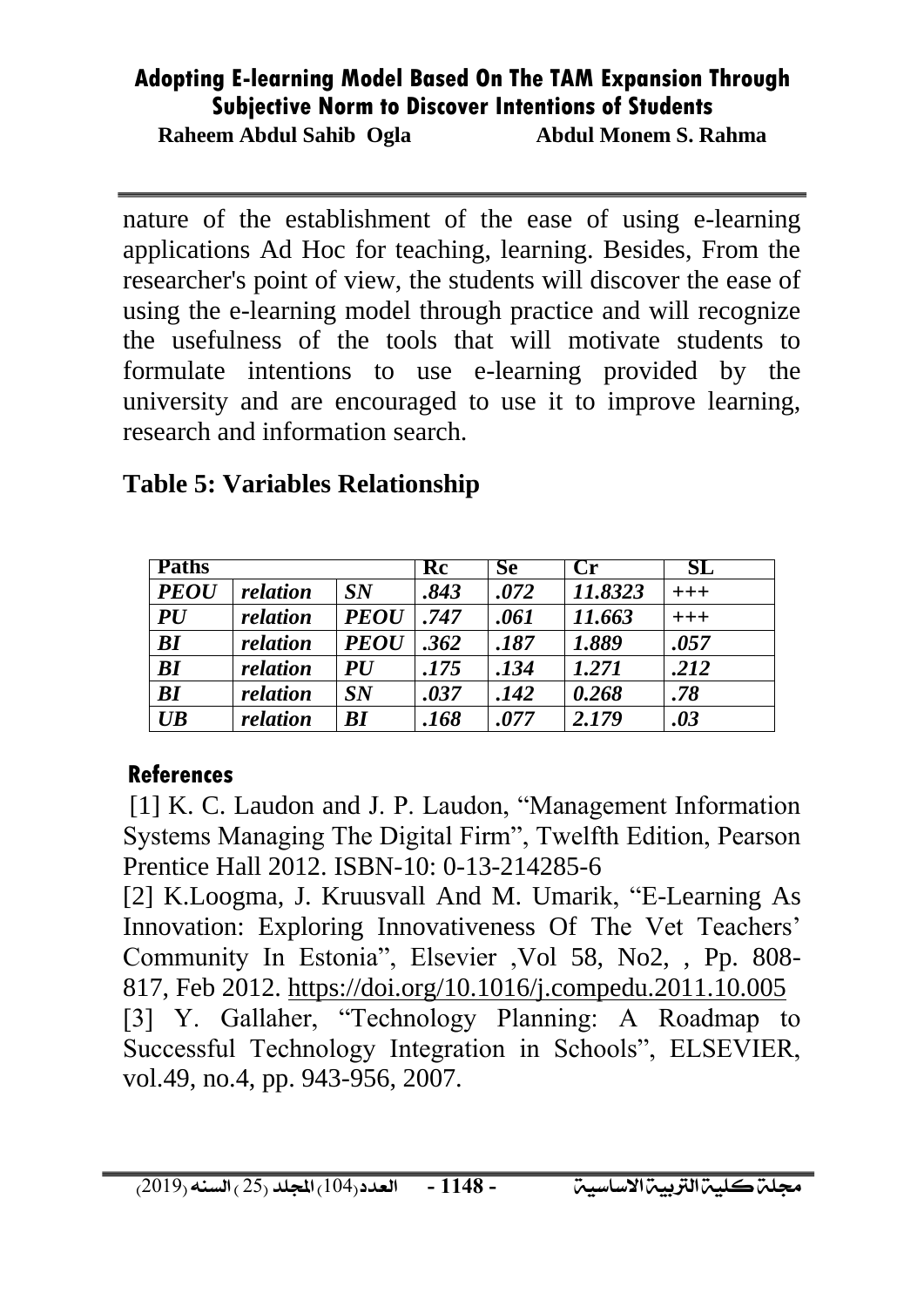**Raheem Abdul Sahib Ogla Abdul Monem S. Rahma**

[4] V.Venkatesh, M. G. Morris, G. B. Davis and F. D. Davis, "User Acceptance of Information Technology: Toward a Unified View", MIS QUARTERLY, vol. 27, no. 3, pp. 425- 478, 2003.<https://DOI:10.2307/30036540>

[5] A. Rilwan and S. M. Abdulrahman, "Cloud Computing Based e-Learning:Opportunities and Challenges for Tertiary Institutions in Nigeria," International Journal of Engineering, Business and Enterprise Applications, vol. 5, pp. 144-152, 2015.<https://DOI:10.17706/ijeeee.2015.5.3.144-152>[6] W. Awad ,F. [Omara](https://www.researchgate.net/profile/Fatma_Omara?_sg=0a8O1LeNA1OU7M6nvwoafrqzIsKQa3G7b7xJRDnFRQERHalV6Nnz0_HZCk1As7Bk4CdmN-M.yTAT_X7DGM61ObfVpiy6T78MjWVcr4xZ9wkodYiIcuLYdU7f4_dIzhux9UdYwgNo2KVbBhRB5yNSwu_v4NkLrA) and D. Elmatary, "SLA for E Learning System Based on Cloud Computing," International Journal of Advanced Computer Science and Applications,, vol. 6, no. 10, 2015[.](https://DOI:10.14569/IJACSA.2015.061027) <https://DOI:10.14569/IJACSA.2015.061027>

[7] F. D. Davis, "Perceived Usefulness, Perceived Ease of Use, And User Acceptance of Information Technology", vol. 13, no. 3, pp. 319-340, 1989.<https://doi:10.2307/249008>

[8] S. Ashhtari and A. Eydghahi, "Student Perceptions of Cloud Applications Effectiveness in Higher Education", ELSEVIER, [Vol 23,](https://www.sciencedirect.com/science/journal/18777503/23/supp/C) pp.173-180 Nov 2017. <https://doi.org/10.1016/j.jocs.2016.12.007>

[9] J. Lee, F.A. Cerreto and J. Lee "Theory of Planned Behavior and Teachers' Decisions Regarding Use of Educational Technology", journal of educational technology & society, vol. 13, no. 1, pp.  $152-164$ ,  $2010$ . <https://www.jstor.org/stable/jeductechsoci.13.1.152> [10] W. [Alghabban](https://www.researchgate.net/profile/Weam_Alghabban?_sg=HLJl_osifA0j9zscAVIIMnB0ehajidgmrMBqIDkfJKE04kRCTK356RSuKJXkh9hyJJjc_-Q.V5Xkjfr9lF0J35fUhldfzNyegms2Vqx_721JlROhp43QhcGgaBdmb1VfAzx0WH7NUuBO_BEMI1EUCXYG38wA4w) and A. [Elgelany,](https://www.researchgate.net/profile/Abusfian_Elgelany?_sg=HLJl_osifA0j9zscAVIIMnB0ehajidgmrMBqIDkfJKE04kRCTK356RSuKJXkh9hyJJjc_-Q.V5Xkjfr9lF0J35fUhldfzNyegms2Vqx_721JlROhp43QhcGgaBdmb1VfAzx0WH7NUuBO_BEMI1EUCXYG38wA4w) "Cloud Computing:

Empirical Studies in Higher Education A Literature Review", Vol.8, No. 10, 2017. <https://DOI:10.14569/IJACSA.2017.081017>

[11] I. Arpaci, "Antecedents And Consequences Of Cloud Computing Adoption In Education To Achieve Knowledge